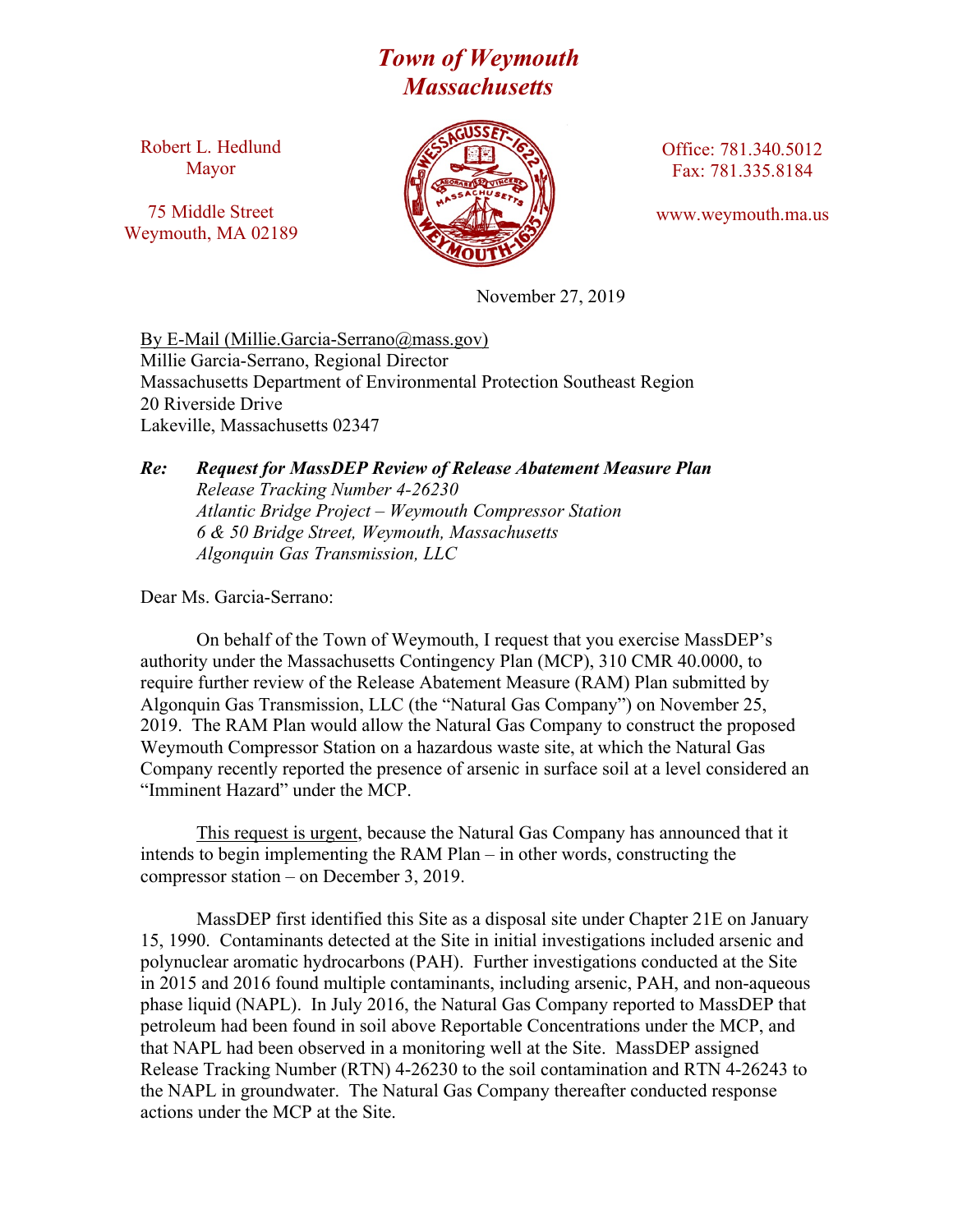M. Garcia-Serrano November 27, 2019 Page 2 of 3

On December 20, 2018, the Natural Gas Company submitted a Final Permanent Solution with Conditions Statement to the Department for RTNs 4-26230 and 4-26243. On April 16, 2019, MassDEP issued a Notice of Audit Findings and Notice of Noncompliance (NOAF/NON) to the Natural Gas Company stating that the Permanent Solution with Conditions Statement did not comply with the MCP. The NOAF/NON required the Natural Gas Company to conduct further assessment of the Site and submit additional data and analysis to MassDEP by July 19, 2019. The Natural Gas Company did not meet this deadline; instead, it entered into an Administrative Consent Order (ACO) with the Department on July 19, 2019. The ACO extended the deadline for the Natural Gas Company to submit the data and analysis required by the NOAF/NON to January 17, 2020.

In the course of conducting the additional sampling required by the NOAF/NON, the Natural Gas Company detected arsenic in surface soil outside the existing fence on the property at a level that constitutes an "Imminent Hazard" as defined in the MCP. This was reported to MassDEP on November 12, 2019, and RTN 4-28076 was assigned to the release. This is no isolated detection -- similar levels of arsenic have been found in surface soils throughout the Site. The Natural Gas Company has claimed that these high levels of arsenic do not need to be addressed because they are associated with "Historic Fill," but MassDEP made clear in its Notice of Noncompliance that it did not accept that argument.

Despite not having completed the sampling and analysis required by the NOAF/NON, and despite having detected arsenic at a level constituting an Imminent Hazard, the Natural Gas Company submitted the RAM Plan to MassDEP on November 25. The plan would allow construction of the entire Weymouth Compressor Station project under the auspices of the Release Abatement Measure provisions of the MCP, 310 CMR 40.0440. The Natural Gas Company's Licensed Site Professional notified interested parties on November 25 that "subject to receiving all necessary permitting approvals, the implementation of a Release Abatement Measure will be initiated on or about December 3rd 2019." Also on November 25, the Natural Gas Company informed the Federal Energy Regulatory Commission that the RAM Plan had been submitted and that "it is now in effect because MassDEP's approval of the RAM Plan is not required."

The MCP states that approval is not required from MassDEP to conduct a Release Abatement Measure "unless otherwise specified by the Department in writing." 310 CMR 40.0443(2) (emphasis added). If there were ever a situation in which MassDEP should invoke this provision to prevent a Release Abatement Measure from proceeding without further review, this is it. The Natural Gas Company claims in the RAM Plan that the high levels of arsenic in soils will not pose a significant risk to nearby residents, visitors to the Kings Cove Conservation Area, or construction workers. It also claims that construction of the compressor station will not preclude any remediation determined to be necessary by the ongoing sampling and analysis. These claims should be reviewed by MassDEP's experts before construction can proceed.